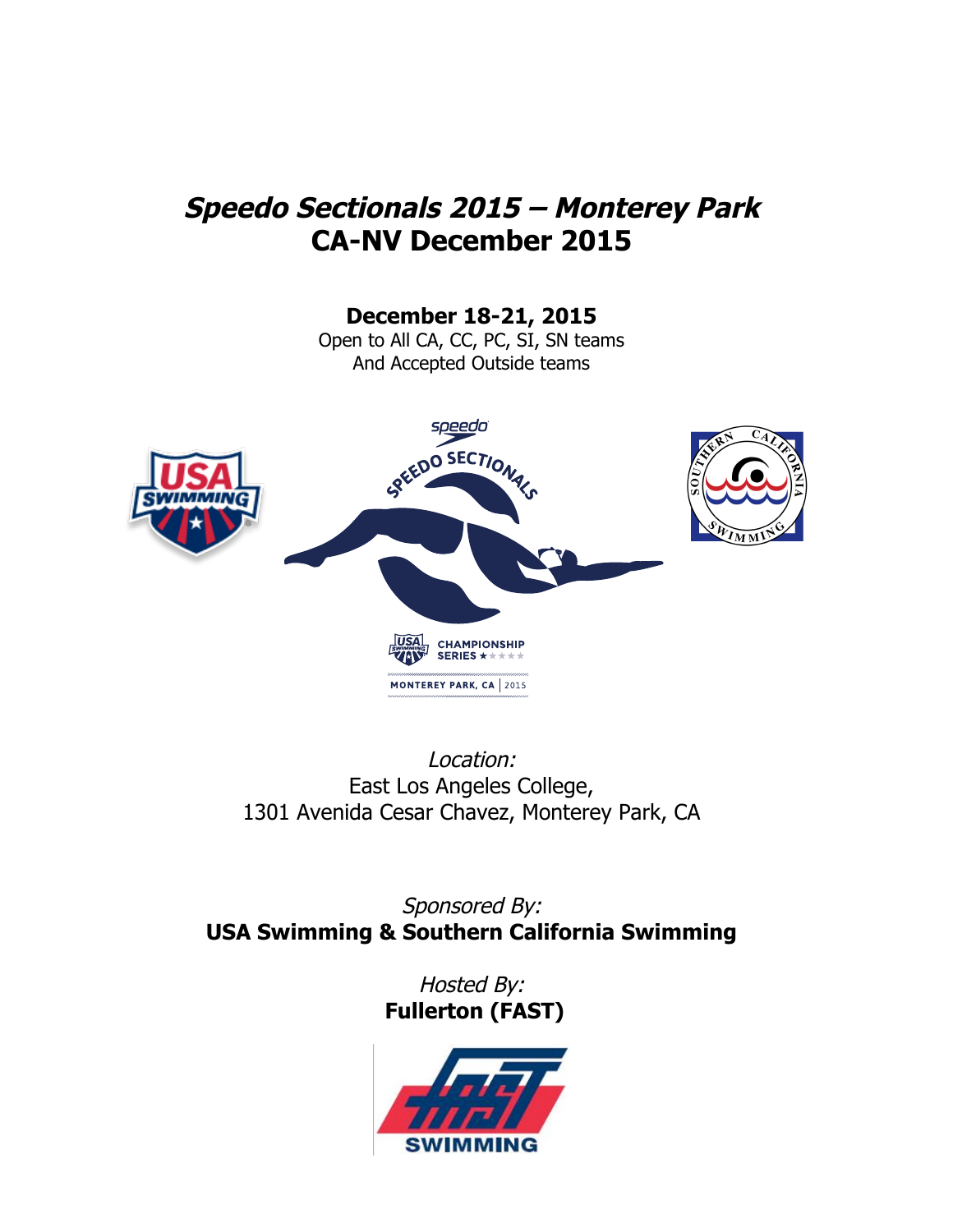# **Speedo Sectionals 2015 – Monterey Park California-Nevada December Championship**

**SANCTIONED BY: SOUTHERN CALIFORNIA SWIMMING/USA SWIMMING SANCTION #: S15-315 SPONSORED BY: SCS & FAST Swimming**  $\blacksquare$  **HEATS & FINALS DATES OF MEET: December 18-21, 2015 ENTRIES DUE:** *DELIVERED* **by Wednesday, December 9, 2015- 5PM START TIMES: Prelims 9:00 am WARMUPS: Fri- 2:30 pm (Finals) Finals: December 18 - 4:00 pm Sat/Mon-December 19-21 - 5:00 pm 3:30 pm (Finals)**

### **Open to: CA, CC, PC, SI, SN and accepted outside teams**

**POOL:** East Los Angeles College (ELAC). 1301 Avenida Cesar Chavez, Monterey Park, CA

**DIRECTIONS:**. From the Pomona (60) freeway, exit Atlantic Blvd, head north two blocks on Atlantic. Turn left onto Avenida Cesar Chavez. The college is one block down on the right hand side. Use parking structure #3; the pool facility is north/behind the parking facility. Per the facility agreement - **There is a \$5 parking fee (Cash Only) PER DAY.** 

**COURSE:** East Los Angeles College's **(ELAC)** competition pool is an indoor 25-yard pool with 8 lanes available for the competition. The competition course has been certified in accordance with 104.2.2(C). Pool depth at start: 9 feet, at turn end: 13 feet. A separate 25-yard shallow depth pool will be available for warm-up/ warm-down during competition.

**ELIGIBILITY:** Open to athletes in Central California, Pacific, Southern California, San Diego/Imperial and Sierra Nevada Swimming who hold *2015 or 2016 USA Swimming membership*. Entries accepted by OME or team electronic entry **ONLY**. Relay-only swimmers MUST be included in the team electronic entry file. Please designate unattached swimmers 'UN'. All TEAMS must be 2015 or 2016 registered and have 2015 or 2016 approved team charters. If an entering team is NOT 2015 or 2016 registered, all swimmers must swim as unattached "UN" at this meet and may not compete in relays.

**QUALIFYING TIMES:** must be achieved **between January 1, 2014, and December 7, 2015**. Short Course Yard (SCY) qualifying times will be seeded first, next Long Course Meter (LCM) qualifying times, then Bonus SCY and Bonus LCM. . Athletes may compete in no more than six (6) individual events (may enter all events qualified). Swimmers may compete in no more than three (3) individual events per day. A swimmer with 5 or fewer qualifying times may enter one (1) additional bonus event (labeled "B" on entry), IF he/she has achieved the listed bonus time standard. NEW (no updates) entry times achieved **12/7/15-12/13/15** may be entered by the Meet Administrative Referee when submitted by e-mail by MIDNIGHT 12/13/15 to divanj@cox.net. If a qualifying time is achieved in an event that the athlete has currently entered as bonus event, they can use the qualifying time to enter that event and add an additional bonus event, as long as they have five (5) or fewer total qualifying events.

**COACHES MEETING:** 2:00 pm, Friday, December 18, 2015, at East Los Angeles College Pool. A representative from each team must attend.

## **ENTRY INTO THE MEET**

**ENTRY: All entries must be submitted and received electronically via USA Swimming OME or team electronic file. Team electronic entry (non-OME) is to be sent via email with entry file and meet entry report as attachments to divanj@cox.net. Please use the event file provided on the SCS website for electronic entries (www.socalswim.org). The electronic entry file must be accompanied by a printout (signed by the coach) including the proof of time for all individual and relay events.** When entering electronically, "Y" or "L" must be indicated on proof-of-time sheet and bonus events must be indicated as "YB" or "LB" on proof-of-time sheet. For relays, accurately complete the Official Team Relay Entry form. All teams MUST submit the Meet Entry Recap sheet, whether or not entering relays.

**ENTRY FEES:** \$11.00 per Individual Event and a \$10 per Swimmer surcharge must accompany team entry form (plus \$2/swimmer for OME entry). **Relays: \$24.00 per relay team entered. Relay only swimmers MUST be listed on team entry form (plus swimmer surcharges) and MUST be listed on team entry form. Relay only swimmers may NOT be deck entered. There are no refunds. Time Trials entry fee: \$15.**

> **For non-OME Team entries made via the internet (email), the team check must be postmarked WITHIN 48 HOURS OF THE EMAIL DATE STAMP.**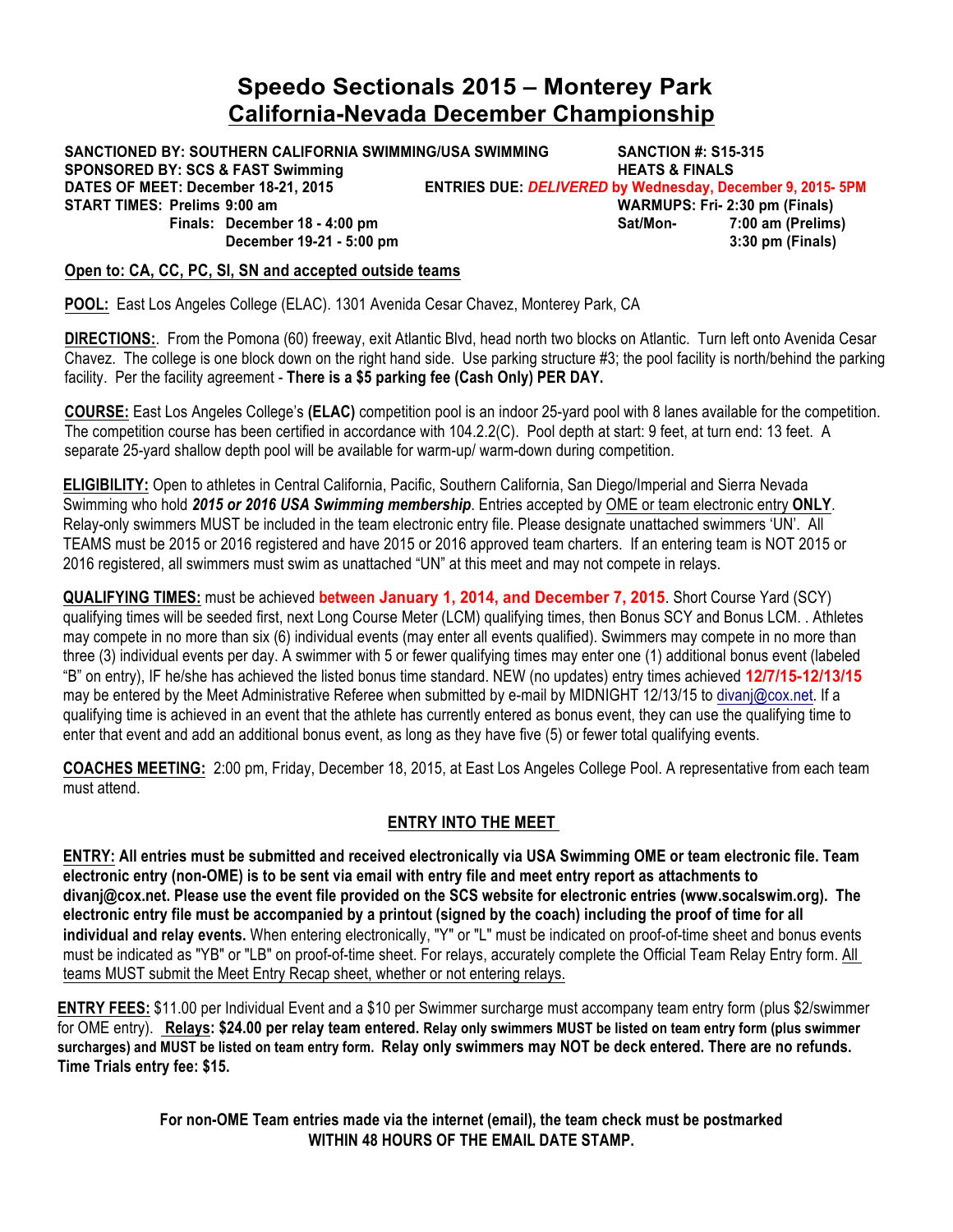### **Speedo Sectionals 2015 – Monterey Park Attn: Judi Divan 33561 Calle Miramar, San Juan Capistrano, CA 92675 or EMAIL to: divanj@cox.net**

**ENTRIES CLOSE:** Entries must be received by Wednesday, December 9, 2015. Next day delivery service with tracking is recommended (ex: USPS, Fed Ex, UPS, or Airborne). **You must sign for 'no signature required' on shipping label. Certified, registered, or special delivery mail - OR- delivery service (with tracking) requiring signature at time of delivery will be rejected.** Alternate address for non-USPS overnight deliveries: 33561 Calle Miramar, San Juan Capistrano, CA 92675. NEW (no time updates) entry times achieved 12/07/15- 12/13/15 may be entered by the Meet Administrative Referee where submitted by email by MIDNIGHT 12/13/15 to divanj@cox.net

# **RULES AND PROCEDURES**

**MEET REFEREE:** Meet Referee will be in charge of the meet. Any questions regarding the conduct of the meet should be made directly to that person.

**RULES:** USA Swimming Rules and National Championship procedures will govern. Meet entry times must be designated 'Y' for yards or 'L' for meters. The National Championship scratch procedures will be used for prelims and finals. In order, there will be a "C", "B" and "A" Final for all events except 1000 and 1650 freestyle and relays. All entered swimmers (including RELAY ONLY) must be on a team entry form. Positive check-in for the 1000 and 1650 Freestyle AND ALL Relays is required by the day's scratch deadline.

**RECORDING DEVICES & MEDIA NOTICE:** The use of audio-visual recording devices, including cell phones, is not permitted in the locker rooms, changing areas or restrooms. Recording devices are not permitted behind the starting blocks during the starting sequence through the meet. This meet may be covered by the media, including photographs, video, web casting and other forms of obtaining images of athletes participating in the meet. Entry into this meet is acknowledgement and consent to this fact.

**SWIMWEAR.** Swimwear must conform to USA Swimming rule 102.8. Only swimsuits complying with FINA swimsuit specifications may be worn in any USA Swimming sanctioned or approved competition.

**DECK CHANGING.** Changing into or out of swimsuits other than in locker rooms or other designated areas is prohibited.

**RACING START CERTIFICATION.** Any swimmer entered in the meet must be certified by a USA Swimming member coach as being proficient in performing a racing start, or much start each race from within the water. When unaccompanied by a member coach, it is the responsibility of the swimmer or swimmers' legal guardian to ensure compliance with this requirement.

**PROOF OF TIME:** This is a proof of time meet. The meet host will verify all entries against the USA Swimming SWIMS time database. An unverified entry time must be proven by the scratch deadline or the swimmer/relay team will be scratched from that event. Only swimmers/relay teams with verified times will be seeded. Entry times not proven by the scratch deadline shall be subject to the "Responsibility Clause" in USA Swimming Rules and Regulations (207.8.5A). **NOTE:** Proof of Time is required through SWIMS, the national times database, or recognized FINA competitions. Times must be achieved at (a) a USA Swimming sanctioned competition; (b) a USA Swimming observed competition; (c) a USA Swimming approved competition; or (d) a FINA approved competition. Times in this database are not meet entry, only proof of entered time.

**SCRATCH DEADLINES: Positive check-in deadline for women's 1000 and Men's 1650 Freestyle is Friday 3:15 pm. Scratch deadline for Saturday events is Friday 4:30 pm. On Saturday, and Sunday 5:30 pm is the scratch deadline for the next day's events. Swimmer who fails to scratch and 'no shows' a prelim or timed final event will be removed from all remaining events that day and must positive check in for all subsequent individual events. A swimmer who fails to scratch and 'no shows' a Final, will be removed from the meet. Scratches for Friday's events may be submitted via email before 3:00 pm Friday to divanj@cox.net**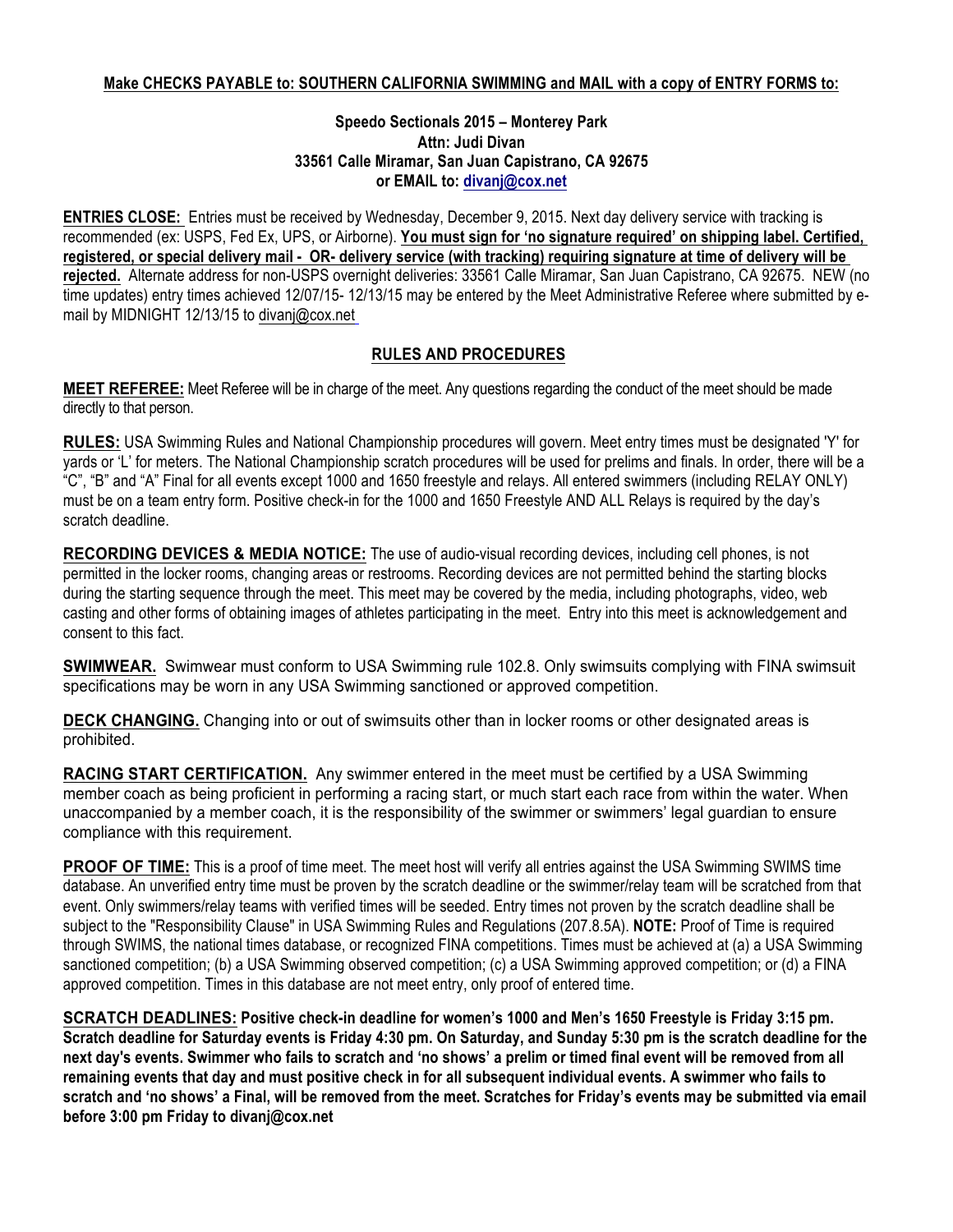**POSITIVE CHECK\_IN. Women's 1000 Freestyle and Men's 1650 Freestyle: Deadline-Friday, 12/18/15 at 3:15 PM. Women's 1650 and Men's 1000 Freestyle: Deadline- Sunday, 30 Minutes after start of Finals, to be seeded by time. ALL RELAYS: By scratch deadline for the next day's events.** 

**SPECIAL NOTES:** ALL preliminary heats of events will be swum fastest-to-slowest. Additionally, the 500 Freestyle, 400 IM and 1000/1650 Freestyle (except fastest heat on Monday) will be swum fastest-to-slowest, alternating women and men's heats. Fastest heat of women's 1650 Freestyle (#27) will be swum after the men's 100 Freestyle A Final (Event #26). Fastest heat of the men's 1000 (#30) will be swum after the men's 200 Backstroke A Final (#29). **Flights:** If the timeline warrants, the preliminary heats will be swum in 'A' and 'B' flights. There will be 7 preliminary heats of each event in the 'A' flight followed by a brief 'practice start' break, followed by the 'B' flight for the remaining heats.

## *FLIGHT DECISION WILL BE ANNOUNCED MONDAY, December 14, on SCS website*

**RELAYS:** A team may enter no more than two relays in each relay event. Relays must be pre-entered; relay times must be provable by team or aggregate. A swimmer may be used only once to prove a relay in each relay event. Relays must CHECK-IN by the scratch deadline for the day swum. **Relay Only swimmers must be listed on the team entry form.** Relays will be contested at the end of Finals Saturday through Monday. Relays will be swum in the National format: fastest two heats of women (slow to fast), fastest two heats of men (slow to fast), remaining heats alternating women and men, fast to slow. There will be an option to swim the Medley Relay on Monday at the conclusion of prelims (before the 1650/1000 freestyle). Monday afternoon relays will be swum fast to slow. Option must be declared by scratch deadline (5:30 pm) on Sunday.

**AWARDS:** Team awards: first through third place in each division. Large, Medium, and Small Team Divisions will be based on the number of individual events entered by a team. High point award: The top male and female swimmer. Individual event awards: first through eighth place. Relays awards: first through third place. Scoring to be as follows: 32-28-27-26-25-24-23-22; 20-17-16-15-14-13-12-11; 9-7-6-5-4-3-2-1, relay scoring will have double the point value. Divisional scoring will be based on the 24 places ; points applied towards team's overall score in team's division. No tiered Scoring by Division. There will be a "Coach of the Meet" award to be balloted on the final day of the meet during the preliminaries.

**TIME TRIALS:** Sanction: # S15-316 - Entry Fee: \$15.00 per event (enter at Admin Table). Limit: two (2) for the meet Time Trials will be swum, time permitting, at the discretion of the meet referee. Open to swimmers entered in individual events. Based on meet entries Time Trials **may** be opened to Relay Only swimmers; decision made and announced Monday, Dec 14.

**WARM-UP:** Saturday through Monday: From 7:00 -8:00 am and 3:30– 4:00 pm, the competition course will be open for general warm-up - NO DIVING. From 8:00-8:50 am and 4-4:50 pm –Competition Pool Lanes 1 & 8 will be designated for push-pace work: 2 & 7 will be sprint lanes, one-way from the blocks under USA Swimming member coach supervision. Practice starts only in the sprint lanes. Pace or sprint lanes may be opened as needed by the referee. Lanes will be available for warm-up/cool down at all times in the separate warm-up pool. No Diving at any time in this pool. Pace lanes in that pool will be designated by the referee, as needed. No paddles, boards or fins will be allowed in the competition course.

**CLOSED DECK:** Please note, this meet will be run with a **CLOSED DECK**. Only coaches, officials, athletes and volunteers will be permitted on deck. You will need a deck pass to be on deck. Primary athlete seating will be on the adjacent patio in a covered, heated tent area. If possible, athletes should bring chairs. Limited athlete seating will also be available in designated sections of the indoor bleachers.

**OFFICIALS:** This meet has been approved as an Officials Qualifying Meet (QM15------) for N2 and N3 certification and recertification. Please see the Southern California Swimming web site (www.socalswim.org) for applications to officiate at this meet. Applications must be received by November 20, 2015, for consideration for assigned positions. For additional information contact: Ted Olivieri, trackmdr@aol.com

## **FOR INFORMATION: SOUTHERN CALIFORNIA SWIMMING 805-682-0135**

*IT IS UNDERSTOOD AND AGREED THAT USA SWIMMING SHALL BE FREE FROM ANY LIABILITIES OR CLAIMS FOR DAMAGES ARISING BY REASON OF INJURIES TO ANYONE DURING THE CONDUCT OF THE MEET.*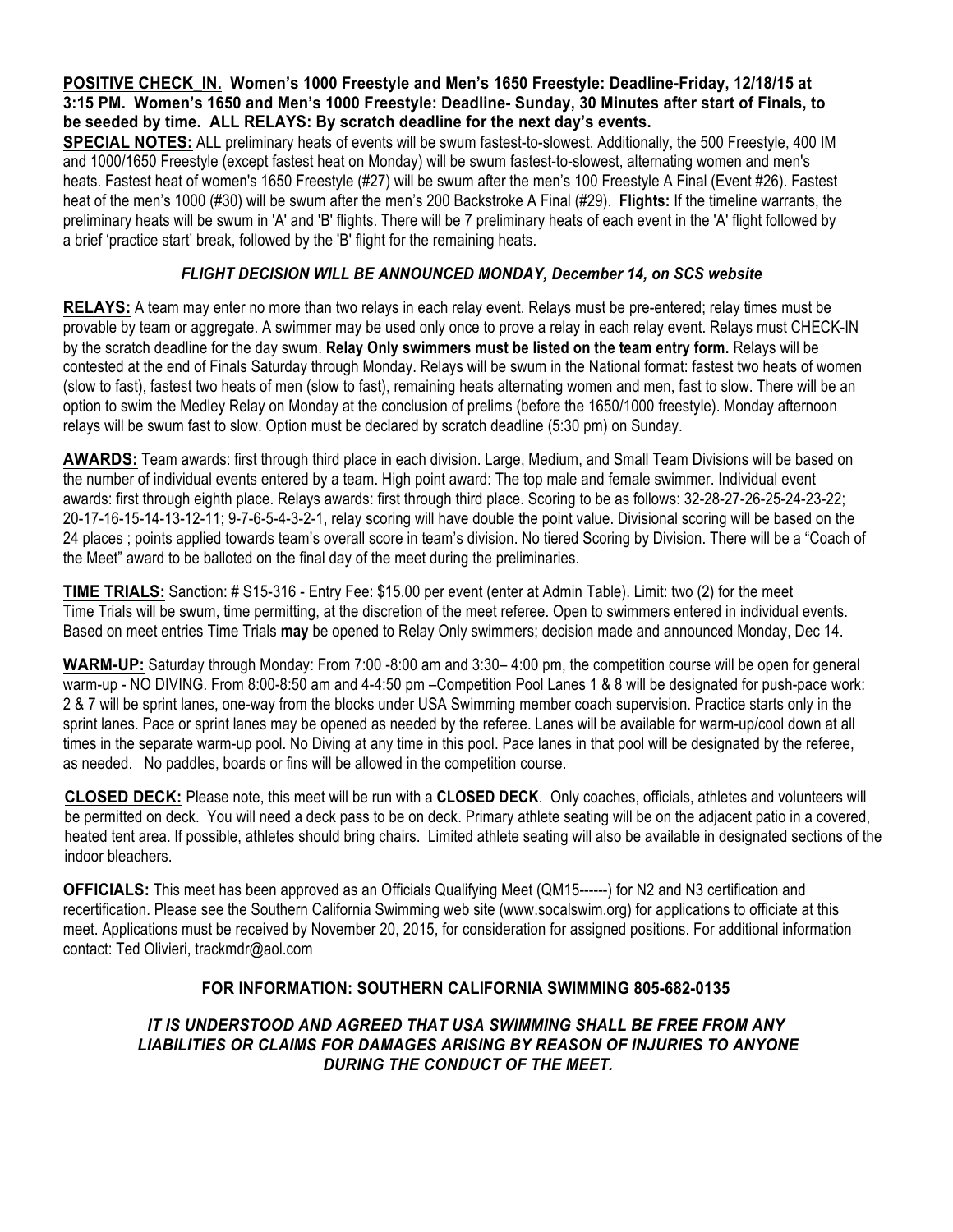# **Speedo Sectionals 2015 – Monterey Park Order of Events and Time Standards**

| <b>WOMEN</b>     | Yds      | <b>Mtrs</b> | <b>EVENT</b>                       | Yds      | <b>Mtrs</b> | <b>MEN</b>     |
|------------------|----------|-------------|------------------------------------|----------|-------------|----------------|
|                  |          |             | <b>FRIDAY, DECEMBER 18, 2015</b>   |          |             |                |
| 1                | 10:39.39 | 9:36.39     | 1000 Y FREESTYLE                   |          |             |                |
|                  |          |             | <b>1650 Y FREESTYLE</b>            | 16:41.59 | 17:13.39    | $\overline{2}$ |
|                  |          |             | <b>SATURDAY, DECEMBER 19, 2015</b> |          |             |                |
| 3                | 58.19    | 1:06.89     | <b>100 Y BUTTERFLY</b>             | 52.69    | 1:00.59     | 4              |
| 5                | 5:08.79  | 4:39.79     | <b>500 Y FREESTYLE</b>             | 4:46.59  | 4:20.09     | 6              |
| $\overline{7}$   | 58.99    | 1:08.99     | <b>100 Y BACKSTROKE</b>            | 53.49    | 1:03.09     | 8              |
| $\boldsymbol{9}$ | 2:09.29  | 2:30.79     | 200 Y IND MEDLEY                   | 1:57.09  | 2:17.39     | 10             |
| 11               | 4:06.29  | 4:39.69     | <b>400 Y MEDLEY RELAY</b>          | 3:40.69  | 4:11.39     | 12             |
|                  |          |             | SUNDAY, DECEMBER 20, 2015          |          |             |                |
| 13               | 2:08.89  | 2:26.59     | <b>200 Y BUTTERFLY</b>             | 1:55.79  | 2:14.09     | 14             |
| 15               | 1:07.39  | 1:18.39     | <b>100 Y BREASTSTROKE</b>          | 59.89    | 1:10.79     | 16             |
| 17               | 1:55.29  | 2:13.19     | <b>200 Y FREESTYLE</b>             | 1:45.59  | 2:02.59     | 18             |
| 19               | 4:33.39  | 5:17.89     | 400 Y IND MEDLEY                   | 4:11.19  | 4:52.19     | 20             |
| 21               | 24.59    | 28.59       | <b>50 Y FREESTYLE</b>              | 22.09    | 25.89       | 22             |
| 23               | 7:58.49  | 9:03.89     | <b>800 Y FREE RELAY</b>            | 7:15.69  | 8:16.09     | 24             |
|                  |          |             | <b>MONDAY, DECEMBER 21, 2015</b>   |          |             |                |
| 25               | 53.49    | 1:01.79     | 100 Y FREESTYLE                    | 47.79    | 55.89       | 26             |
| $27*$            | 17:43.29 | 18:23.59    | <b>1650 Y FREESTYLE</b>            |          |             |                |
| 28               | 2:07.19  | 2:27.99     | <b>200 Y BACKSTROKE</b>            | 1:55.89  | 2:16.09     | 29             |
|                  |          |             | <b>1000 Y FREESTYLE</b>            | 9:48.89  | 8:58.69     | $30*$          |
| 31               | 2:25.09  | 2:49.19     | <b>200 Y BREASTSTROKE</b>          | 2:09.89  | 2:33.39     | 32             |
| 33               | 3:41.09  | 4:10.89     | <b>400 Y FREE RELAY</b>            | 3:19.69  | 3:47.99     | 34             |

## **Speedo Sectionals 2015 – Monterey Park Bonus Event Time Standards**

| <b>WOMEN</b> |             |                           | <b>MEN</b> |             |
|--------------|-------------|---------------------------|------------|-------------|
| Yds          | <b>Mtrs</b> | <b>EVENT</b>              | Yds        | <b>Mtrs</b> |
| 25.29        | 29.19       | 50 Y Freestyle            | 22.79      | 26.39       |
| 54.59        | 1:02.59     | 100 Y Freestyle           | 48.79      | 56.89       |
| 1:57.39      | 2:14.69     | 200 Y Freestyle           | 1:47.49    | 2:04.89     |
| 5:13.09      | 4:42.49     | 500 Y Freestyle           | 4:49.69    | 4:22.89     |
| 10:48.29     | 9:43.19     | 1000 Y Freestyle          | 9:59.69    | 9:03.59     |
| 17:56.49     | 18:42.89    | 1650 Y Freestyle          | 16:54.29   | 17:36.79    |
| 1:00.19      | 1:10.29     | 100 Y Backstroke          | 54.29      | 1:04.09     |
| 2:09.29      | 2:30.79     | 200 Y Backstroke          | 1:57.69    | 2:18.89     |
| 1:08.49      | 1:19.49     | 100 Y Breaststroke        | 1:00.79    | 1:11.89     |
| 2:28.69      | 2:51.49     | <b>200 Y Breaststroke</b> | 2:11.69    | 2:35.29     |
| 59.79        | 1:08.19     | 100 Y Butterfly           | 53.69      | 1:01.99     |
| 2:10.89      | 2:29.09     | 200 Y Butterfly           | 1:57.89    | 2:16.39     |
| 2:12.89      | 2:32.29     | 200 Y Individual Medley   | 1:58.69    | 2:19.29     |
| 4:40.59      | 5:21.29     | 400 Y Individual Medley   | 4:13.49    | 4:56.69     |
|              |             |                           |            |             |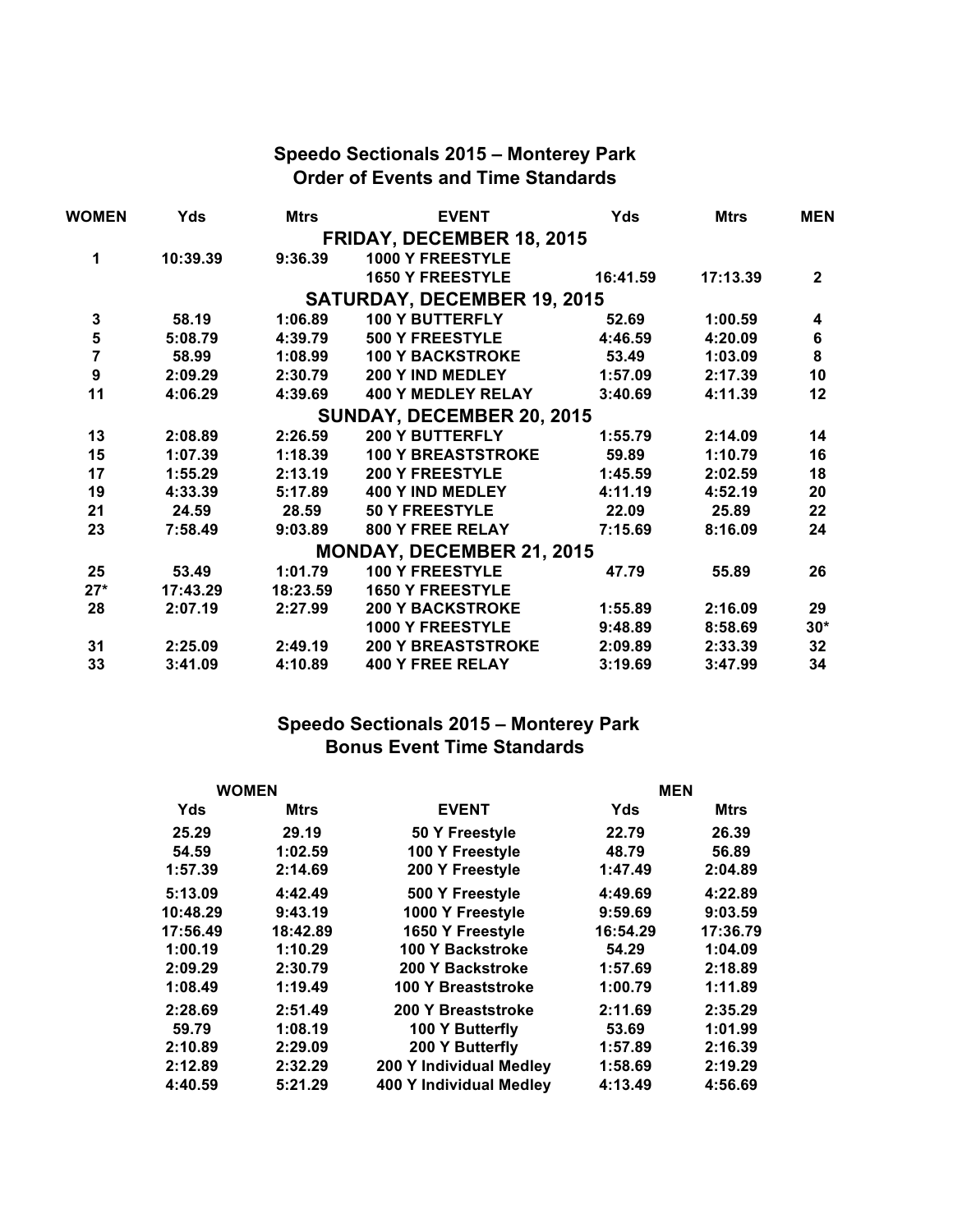# Speedo Sectionals 2015 - Monterey Park **California-Nevada December Championship** December 18-21, 2015 **Monterey Park, CA**

# **Team Information Sheet**

| LSC:        | <u> 1999 - Johann John Stone, Amerikaansk politiker (d. 1989)</u> |
|-------------|-------------------------------------------------------------------|
| Head Coach: |                                                                   |
|             |                                                                   |
|             |                                                                   |
|             |                                                                   |
|             |                                                                   |
|             |                                                                   |
| Email:      |                                                                   |
| Phone:      |                                                                   |
| Fax:        |                                                                   |
|             |                                                                   |
|             | Where is team staying in Southern California:                     |

Hotel Phone: Cell Phone:

<u> 1989 - Johann Barbara, martin din bashkar (b. 1989)</u>

Total number of 2015/2016 USA-Swimming Certified Coaches in attendance:

# Please complete this form and submit it with your entries.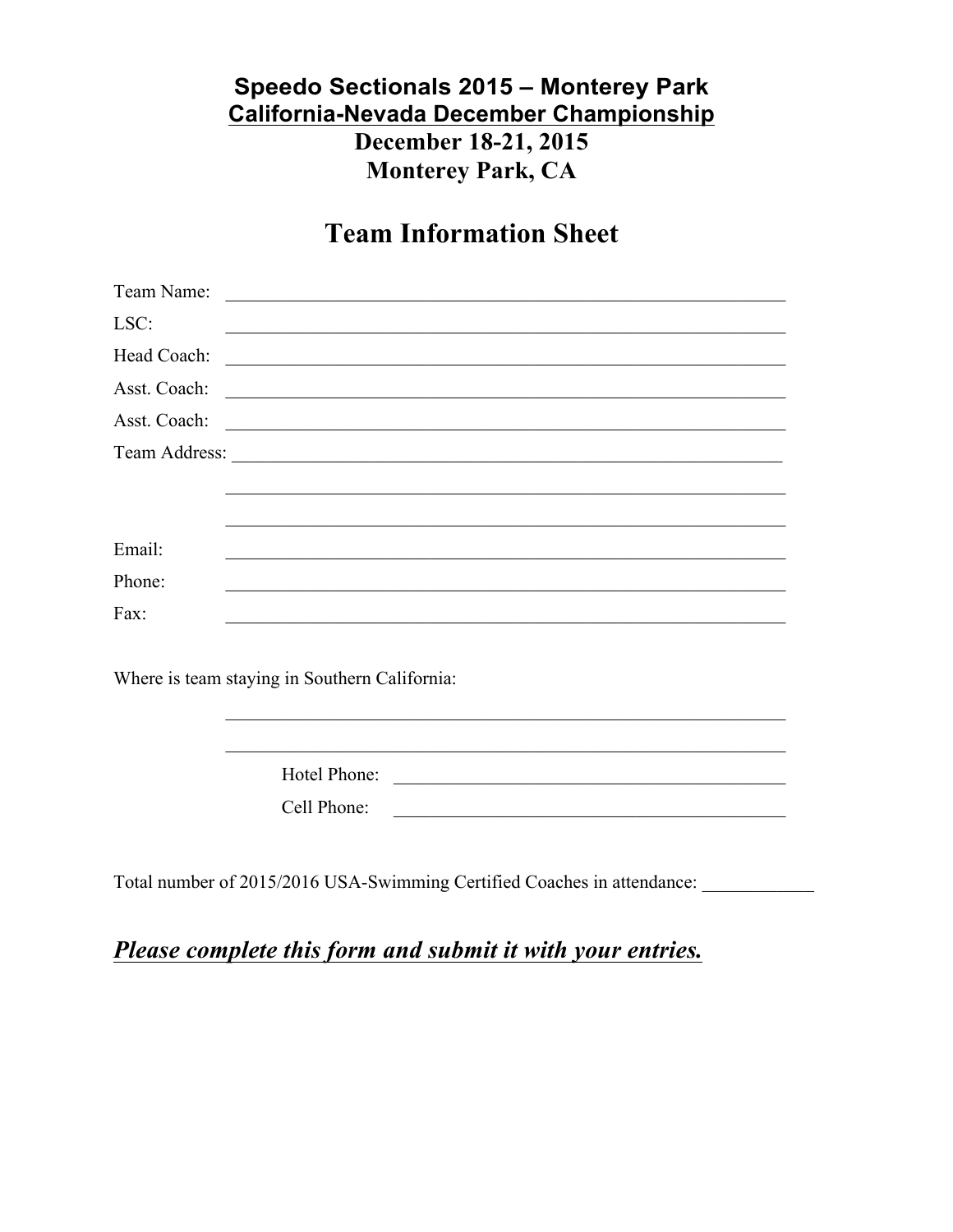# **Speedo Sectionals 2015 – Monterey Park California-Nevada December Championship Relay Entry & Proof of Time**

CLUB: USA-Swimming Code:

For each relay team listed, list the qualifying time that can be proven for each team, team time or aggregate, and the swimmers' names and times. The named swimmers may be "relay only" members. A swimmer may be listed once per relay event. Any swimmer listed on the Official Team Entry may compete on any entered relay team. An aggregate relay entry time must include the individual times of all four swimmers. Reminder: Relay-only swimmers MUST be included in the team electronic entry file; relayonly swimmers may NOT be deck-entered.

### **Event 15 - Women's 400Yard Medley Relay – Saturday, December 19** *Time Standards: 4:06.29 Y/4:39.69 M*

| Relay A Entry Time | Relay B Entry Time |
|--------------------|--------------------|
|                    |                    |
|                    |                    |
|                    |                    |
| Δ                  |                    |

### **Event 16 - Men's 400Yard Medley Relay – Saturday, December 19** *Time Standards: 3:40.69 Y/4:11.39 M*

| Relay A Entry Time | Relay B Entry Time |
|--------------------|--------------------|
|                    |                    |
| <u>.</u>           |                    |
| J .                |                    |
| 4.                 |                    |
|                    |                    |

### **Event 23 - Women's 800 Yard Freestyle Relay – Sunday, December 20** *Time Standards 7:58.49 Y/9:03.89 M*

| Relay A Entry Time | Relay B Entry Time |
|--------------------|--------------------|
|                    |                    |
|                    |                    |
|                    |                    |
|                    |                    |

### **Event 24 - Men's 800 Yard Freestyle Relay – Sunday, December 20** *Time Standards: 7:15.69 Y/8:16.09 M*

| Relay B Entry Time<br>Relay A Entry Time |  |
|------------------------------------------|--|
|                                          |  |
|                                          |  |
|                                          |  |
|                                          |  |

### **Event 33 - Women's 400 Yard Freestyle Relay – Monday, December 21** *Time Standards: 3:41.09 Y/4:10.89 M*

| Relay A Entry Time | Relay B Entry Time |
|--------------------|--------------------|
|                    |                    |
|                    |                    |
| J.,                |                    |
| 4                  |                    |

### **Event 34 - Men's 400 Yard Freestyle Relay – Monday, December 21** *Time Standards: 3:19.69 Y/3:47.949 M*

| Relay A Entry Time | Relay B Entry Time |
|--------------------|--------------------|
|                    |                    |
|                    |                    |
|                    |                    |
|                    |                    |
|                    |                    |

| Relay B Entry Time |  |
|--------------------|--|
|                    |  |
|                    |  |
|                    |  |
|                    |  |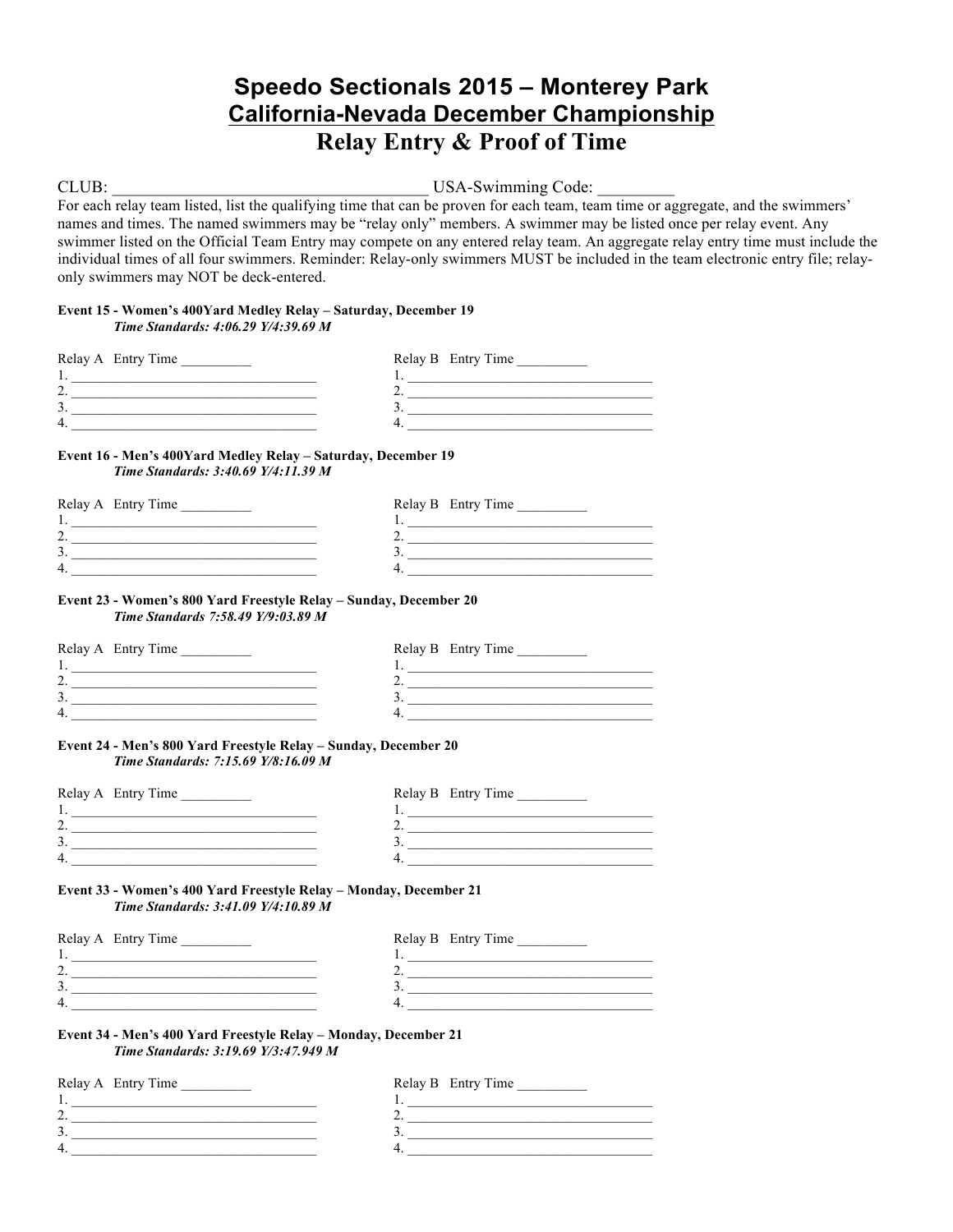# **Speedo Sectionals 2015 – Monterey Park California-Nevada December Championship** *Meet Entry Recap*

# **Entries MUST BE RECEIVED BY December 9, 2015 This form must be submitted with your Team Entry**

| <b>LSC</b> Code:       |  |
|------------------------|--|
| <b>Long Team Name:</b> |  |
| <b>USA-S Team Code</b> |  |
|                        |  |
| Coach:                 |  |
| <b>Phone (cell):</b>   |  |

| Total number of Women's events entered             | @ $$11.00/event =$  |  |  |
|----------------------------------------------------|---------------------|--|--|
|                                                    |                     |  |  |
| Total number of Men's events entered               | @ $$11.00/event =$  |  |  |
| Total number of Relays entered                     | @ $$24.00$ /relay = |  |  |
|                                                    | <b>TOTAL</b>        |  |  |
| Make check payable to Southern California Swimming |                     |  |  |

*Mail to:* 2015 Winter Sectionals c/o Judi Divan 33561 Calle Miramar San Juan Capistrano, CA 92675 e-mail: divanj@cox.net

# **NOTE: ALL RELAY-ONLY SWIMMERS MUST BE LISTED IN THE ELECTRONIC ENTRY FILE**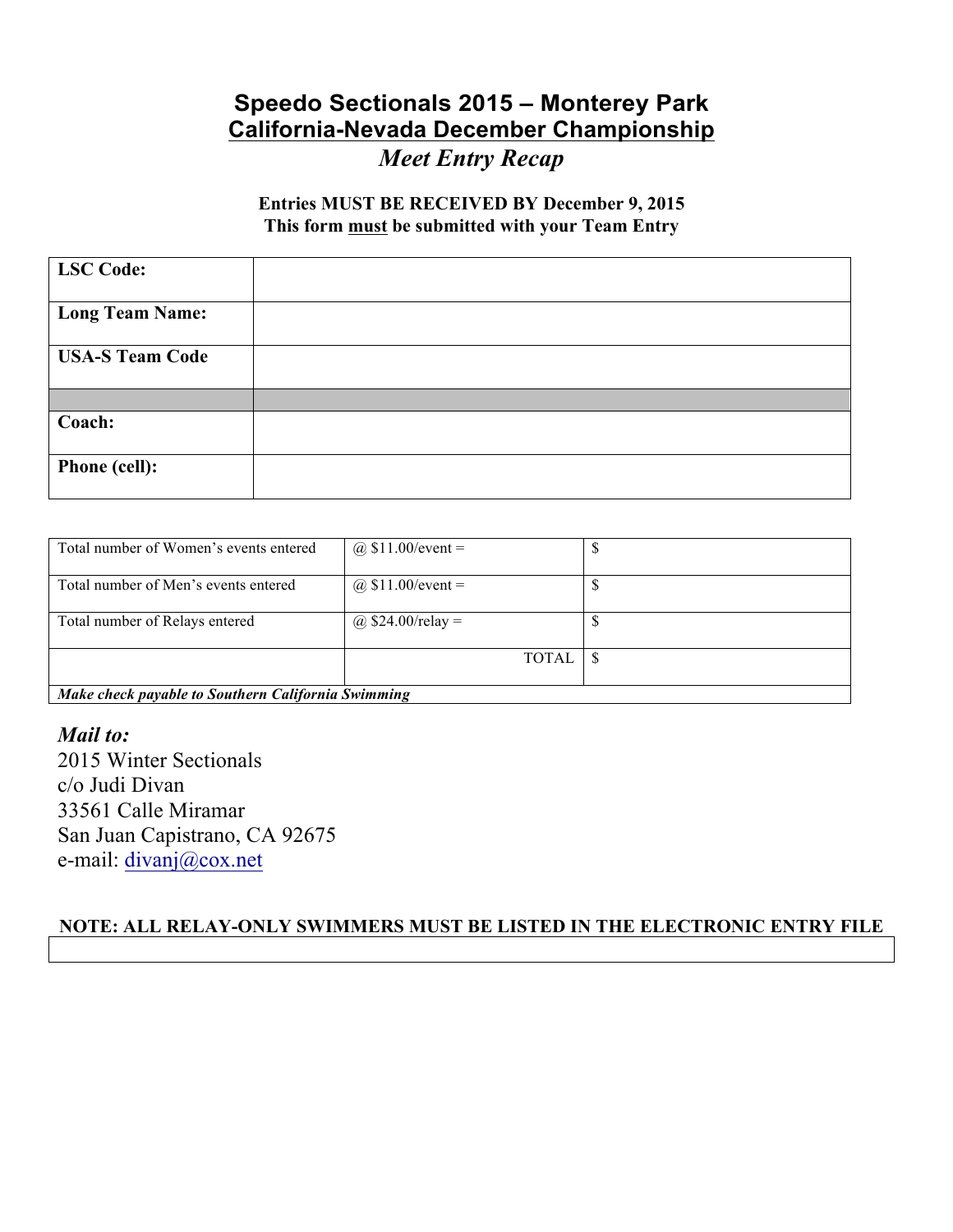# **Hotel Information**

Meet Host, Fullerton Aquatics Sports Team ("FAST"), has secured the following room blocks for meet attendees. Distance from the pool is noted, but commute times may vary depending on time of day and LA traffic. Better Information on a daily basis may be obtained from the Hotel staff. If you are planning on booking a large block of rooms for your team, please call the sales contact listed for that hotel and make special arrangements.

**Marriott is a proud sponsor of USA Swimming.** The following Marriott properties are in close proximity to the ELAC pool:

| <b>Fairfield Inn &amp; Suites Los Angeles Rosemead</b>                                                                                                                                 | Residence Inn Pasadena Arcadia                               |
|----------------------------------------------------------------------------------------------------------------------------------------------------------------------------------------|--------------------------------------------------------------|
| Address: 705 San Gabriel Blvd., Rosemead, CA 91770                                                                                                                                     | <b>Address:</b> 321 East Huntington Drive, Arcadia, CA 91006 |
| <b>Distance to Meet: 3 miles from Monterey Park</b>                                                                                                                                    | <b>Distance to Meet:</b> 8.1 miles from Monterey Park        |
| Call: 323.726.111                                                                                                                                                                      | Call: 626.446-6500                                           |
| <b>Courtyard Los Angeles Pasadena/Old Town</b>                                                                                                                                         | <b>SpringHill Suites Pasadena Arcadia</b>                    |
| Address: 180 North Fair Oaks Ave., Pasadena, CA 91103                                                                                                                                  | Address: 99 N. 2nd Avenue, Arcadia, CA 91006                 |
| <b>Distance to Meet:</b> 6.3 miles from Monterey Park                                                                                                                                  | <b>Distance to Meet:</b> 8.1 miles from Monterey Park        |
| Call: 626.403.7600                                                                                                                                                                     | Call: 626.821-5400                                           |
| <b>Courtyard Los Angeles Pasadena/Monrovia</b><br>Address: 700 West Huntington Dr., Monrovia, CA 91016<br><b>Distance to Meet:</b> 8.5 miles from Monterey Park.<br>Call: 626.357.5211 |                                                              |

Contact Teresa Wilson at [meetmanager@fastswimming.net](mailto:meetmanager@fastswimming.net) with additional hotel questions.